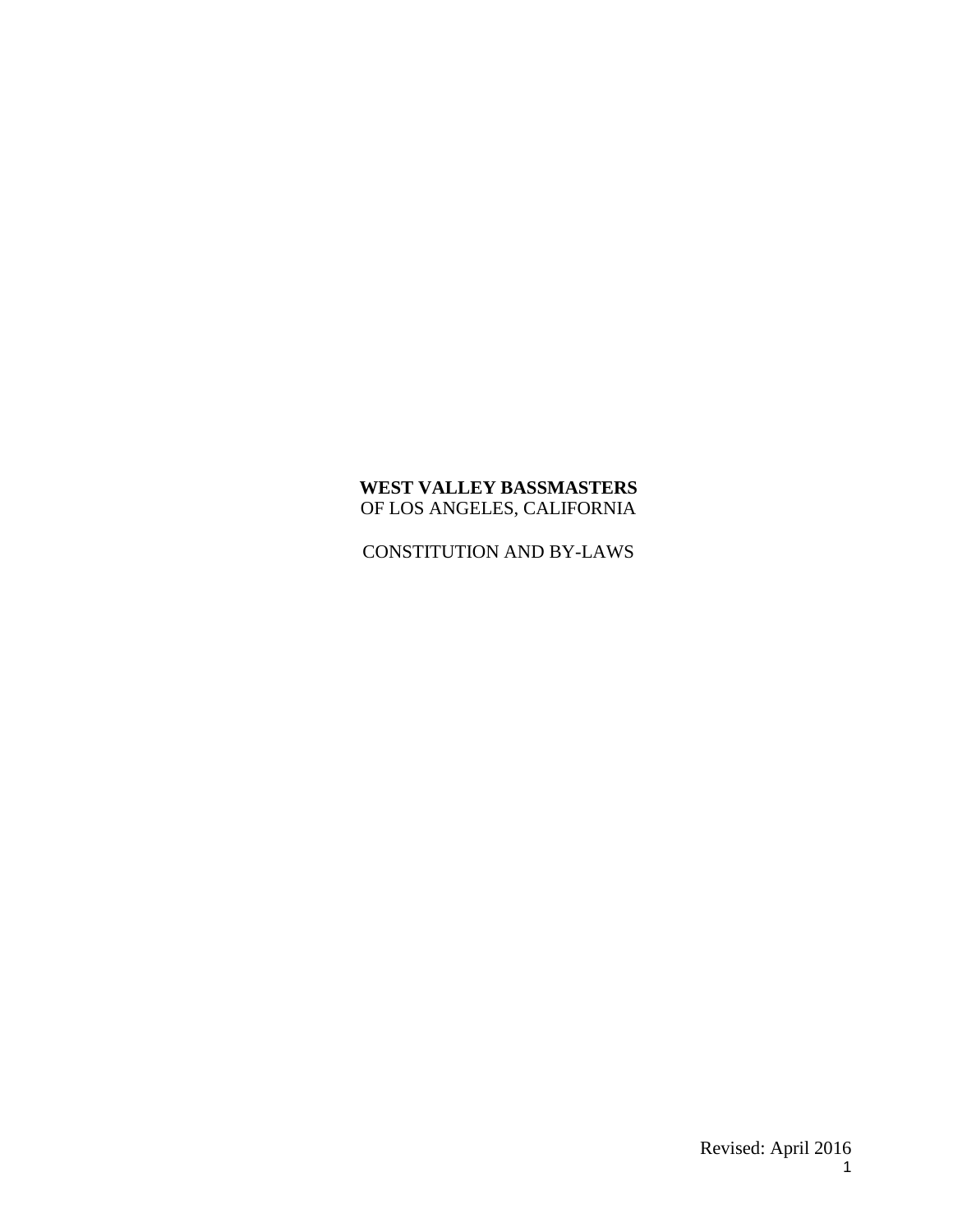# **ARTICLE I - NAME AND PURPOSE**

## **Section I: Name**

This club shall be called the West Valley Bassmasters of Los Angeles, California.

## **Section 2: Purpose**

To stimulate public awareness of Bass fishing as a major sport. To offer our state conservation department our organized moral and political support and encouragement. To promote full adherence to all conservation codes and to demand adequate water standards and legal enforcement of existing regulatory standard. To detect and report any polluter and call public and political attention to his crime. To improve our skill as Bass anglers through a fellowship of friendly exchange of expert Bass catching techniques and ideas, and to promote and encourage youth fishing, and a love for this great recreation.

## **Section 3: Affiliation with California Bass Federation / The Bass Federation / F.L.W.**

- (a) West Valley Bassmasters will, at all times, maintain 100% membership.
- (b) A complete membership roster will be submitted to the California Bass Federation once a year, immediately following election of officers.
- (c) West Valley Bassmasters will support state federation conservation and youth programs.

# **ARTICLE II - Membership**

### **Section 1: Requirements for Membership**

To become a club member, a person shall be twenty-one (21) years of age and shall:

- (a) Voluntarily express a genuine interest in membership.
- (b) The applicant shall be given the name of a member who will grant a fishing date with the applicant prior to the next regular club meeting. The applicant will also be required to attend one (1) official club tournament.
- (c) The applicant will then be voted on as a probationary member of the club.
- (d) The probation period shall be three (3) months.
- (e) The probationary member shall be voted on for full membership at the end of the three (3) month period. The vote shall be by secret ballot. A simple majority will eliminate the candidate's possibility of membership.
- (f) Candidates shall be notified verbally or by mail.
- (g) Upon acceptance, full membership will be awarded and points credit given for the tournaments fished during the probation period. Membership credentials shall then be awarded.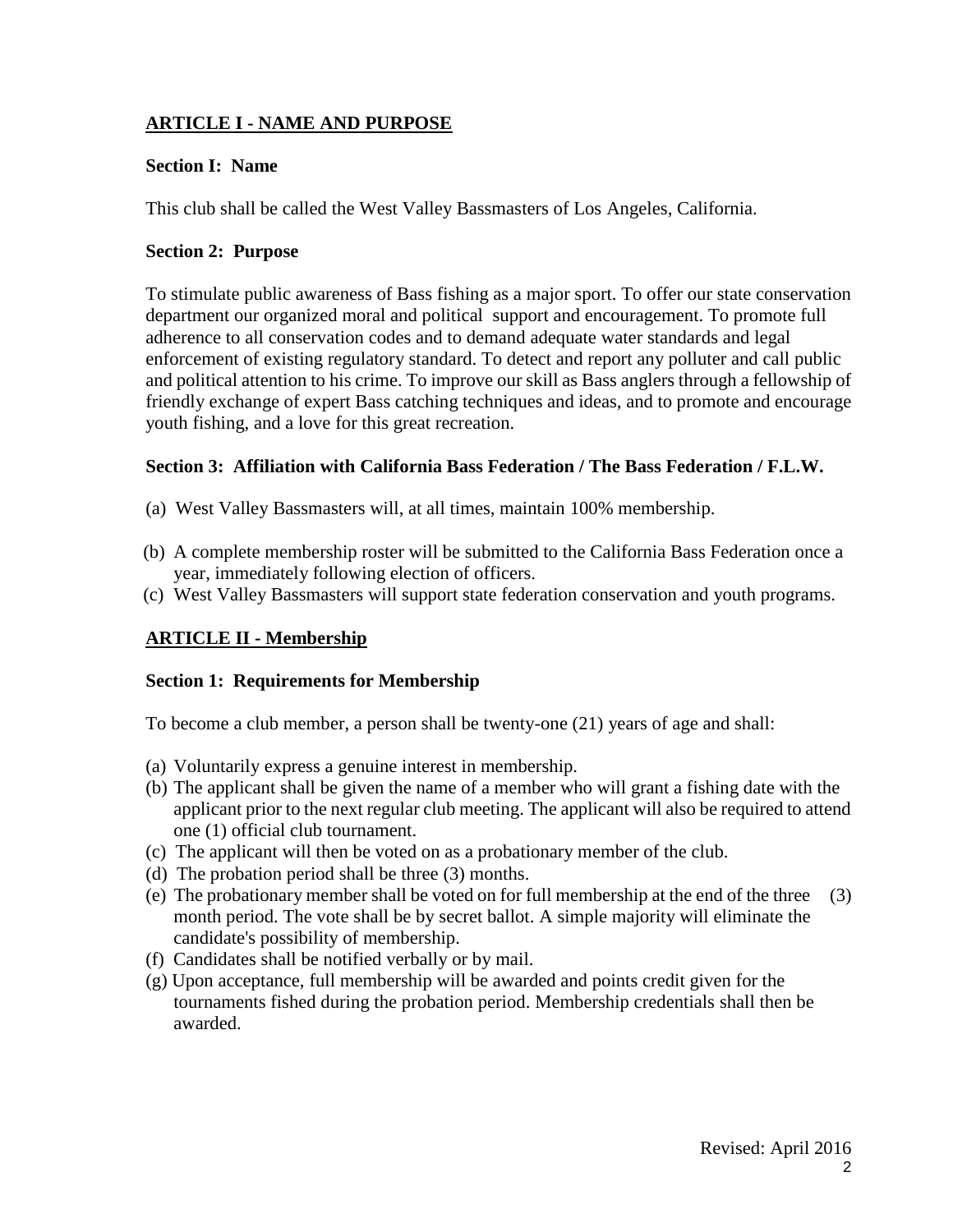### **Section 3: Full Membership Dues**

The annual membership dues shall consist of applicable Affiliation dues and \$5.00 monthly club dues. A one-time \$25.00 initiation fee is payable upon acceptance into the club.

The annual dues are payable during the month of January. Members accepted into the club during the last quarter of the calendar year will have their membership postponed until the next calendar year.

### **Section 4: Leave of Absence**

(a) A member can obtain a leave of absence for compelling personal reasons by contacting a member of the Executive Committee. The Executive Committee will either grant or disapprove by a majority vote. Any member absent for more than one year will be dropped from the club roster unless he has requested an extension of his leave of absence from the Executive Committee, which that Committee may approve or disapprove at their discretion.

All members on leave of absence must maintain their annual dues as per this Constitution. If a member on an approved leave of absence fails to notify and/or request of the Executive Committee an extension to his leave of absence and does not pay his annual membership dues for the new year before the end of February of the new year, he shall automatically be dropped from the club roster. Reinstatement will be required by a majority vote of approval of the full membership..

(b) If a member of the club voluntarily leaves the club without requesting a leave of absence from the Executive Committee for a period in excess of three (3) months, and then requests re-admission to the club, he shall be treated as a new applicant.

# **ARTICLE III – OFFICERS**

### **Section I: Officers and their Duties**

(a) President

Preside over all meetings and direct all official business. Appoint all committee functions. Supervise all club functions.

(b) Vice President

Act as program chairman, assist the President in his duties and preside in the absence of the President.

(c) Secretary

Maintain accurate minutes of all meetings. Report on any correspondence received and provide replies where necessary for club business. Report at each meeting.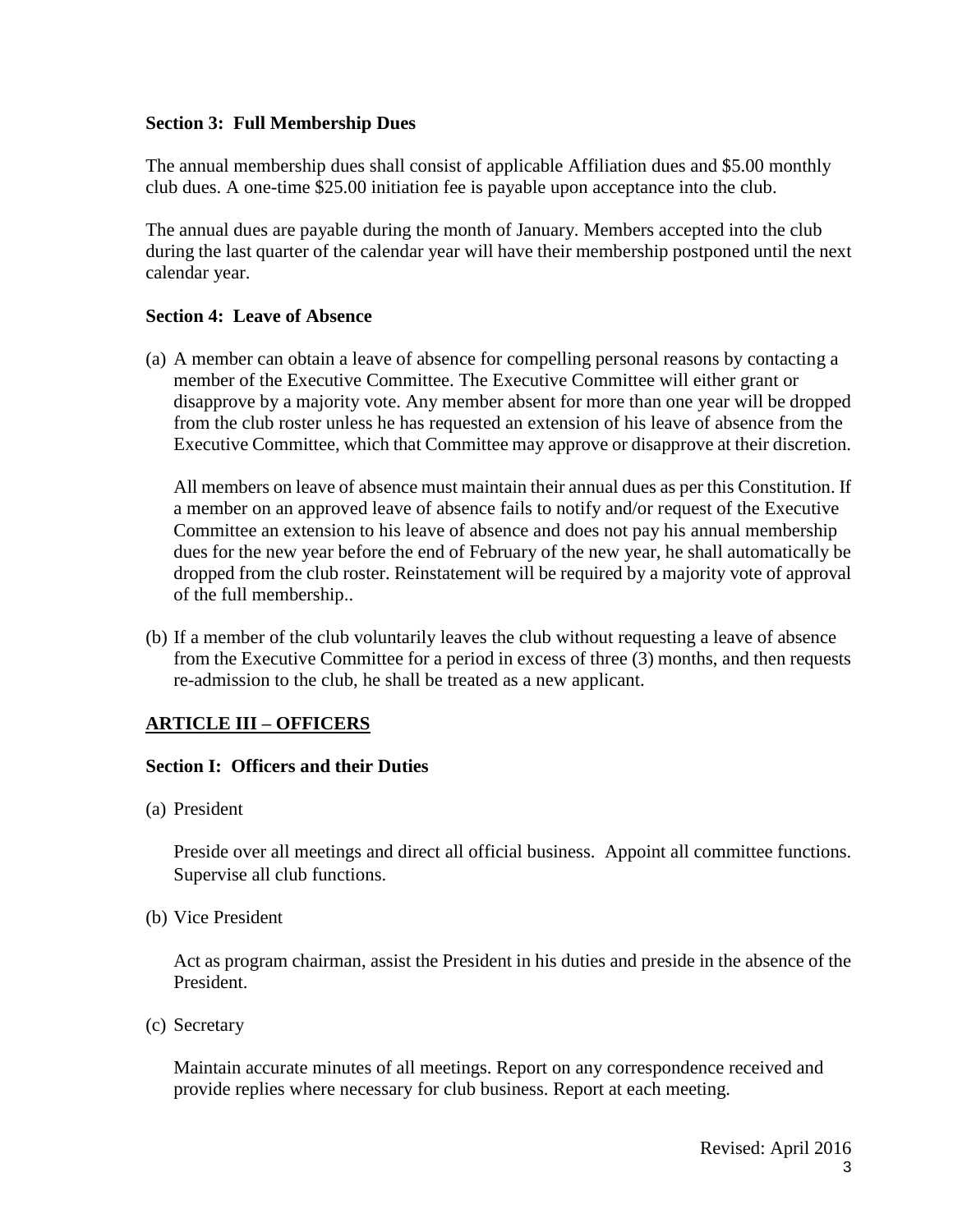### (d) Treasurer

Maintain accurate financial records. Pay all accounts due in a timely manner. Report at each meeting.

(e) Tournament Director

The tournament director shall plan, organize and be in charge of operating all club tournaments. Draft tournament schedules and rules, which must be approved by the general membership. Keep tournament records, enforce all tournament rules, and investigate all protests concerning tournaments and make recommendations of the Board of Directors.

### **Section 2: Elections**

The election of officers shall be held annually at a regular meeting during the month of November. Election shall be by simple majority of members present. Election for each officer shall be held separately in order listed in Article III, Section 1.

### **Section 3: Eligibility of Vote**

Each member is entitled to one (1) vote. Proxy votes are not permitted.

### **Section 4: Term of Office**

The term of office is for one (1) year, which shall begin on January and end on the last meeting day of December or until the successor assumes office. Original slate of officers shall serve until the last meeting day of the following December.

#### **Section 5: Vacancies**

In the event of a resignation of an officer, a presidential appointee will fill the vacancy for the remainder of the unexpired term.

### **Section 6: Eligibility for Holding Office**

To be eligible for an office, a member must:

- (a) Have been a member for six (6) months.
- (b) Be a member in good standing.
- (c) Have shown an active interest in all club functions.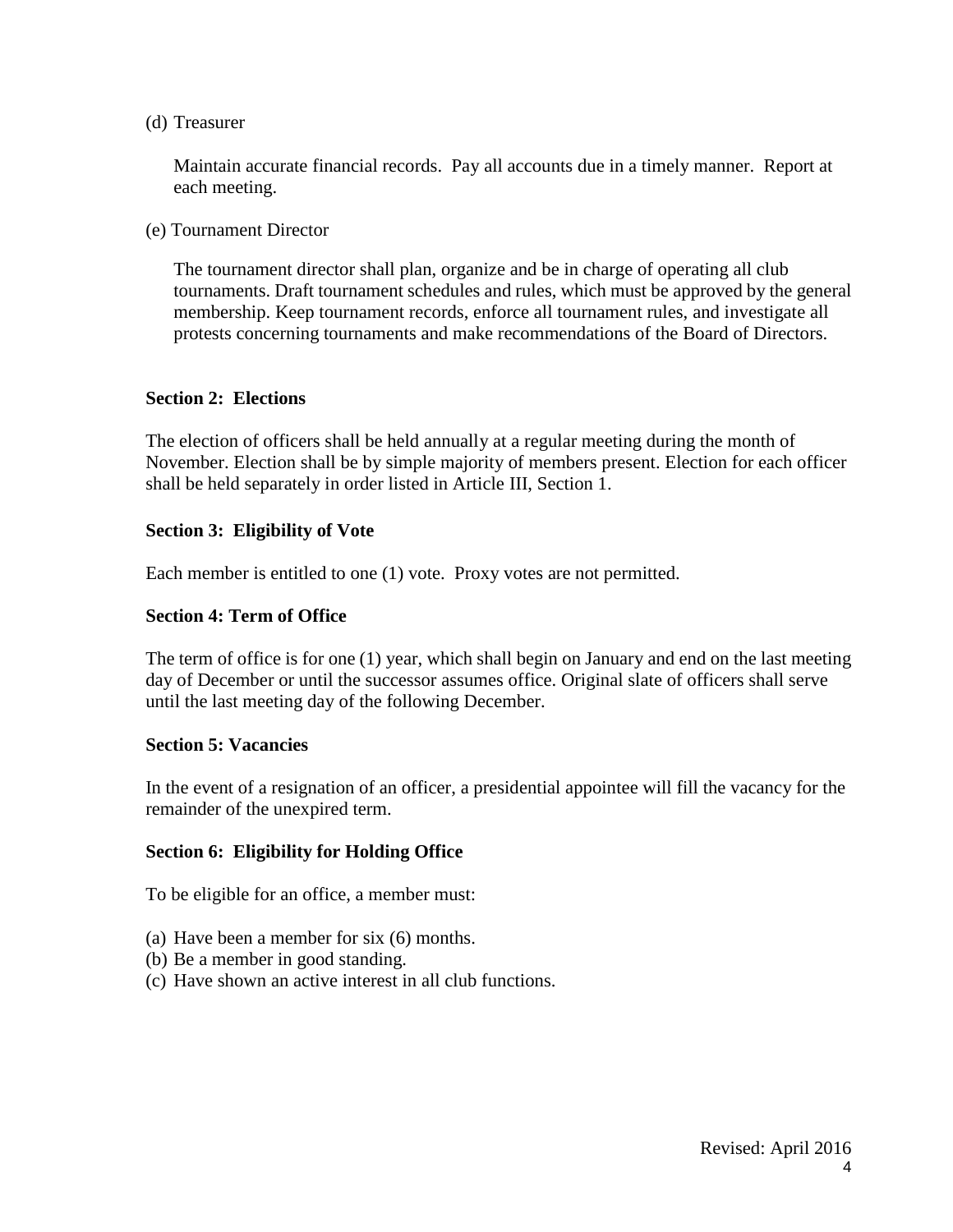## **ARTICLE IV – METHOD OF AMENDING THE CONSTITUTION**

### **Section 1: Method of Amending the Constitution**

The club shall adopt those by-laws as necessary and may later amend the same at any regular meeting, and that said alterations and amendments shall be adopted by an affirmative vote of not less than two-thirds (2/3) of the members present.

# **ARTICLE V – REMOVAL OF MEMBERSHIP**

### **Section 1: Removal of Membership**

A member shall be reduced to inactive or dropped from the membership role for the following:

- (a) Failure to pay dues for three months without notification of Executive Board.
- (b) Any act or acts unbecoming a sportsman or for any act or acts damaging to the good name and reputation of this club. Such expulsion of a member from the club shall require a two-thirds (2/3) affirmative vote at any regular meeting. The accused member shall have had not less than two (2) weeks notice of the charges and hearing, by accepting personal service thereof, or by having the written notice mailed to the members last known address.

# **ARTICLE VI - DISSOLUTION**

Section 1: Dissolution

In case of dissolution the properties of the club shall be disposed of as follows:

- (a) All donated property shall revert to the donor
- (b) All property accumulated through the efforts of the club shall be disposed of in an equitable manner as may be decided at a dissolution meeting, which shall be called by the President for that purpose. Notice of a dissolution meeting shall be given to all members by the President in writing two (2) weeks prior to the date that the meeting is to be established.

WE, the undersigned charter members, do agree to the above by-laws and the commencement of this club on the 16th day of September 1971.

### ROSTER OF CURRENT OFFICERS

### April 2016

Dan Ingraham President George Fedor Vice President Gary Ryon Secretary Warren McGaha Treasurer Rick Keeler Tournament Director